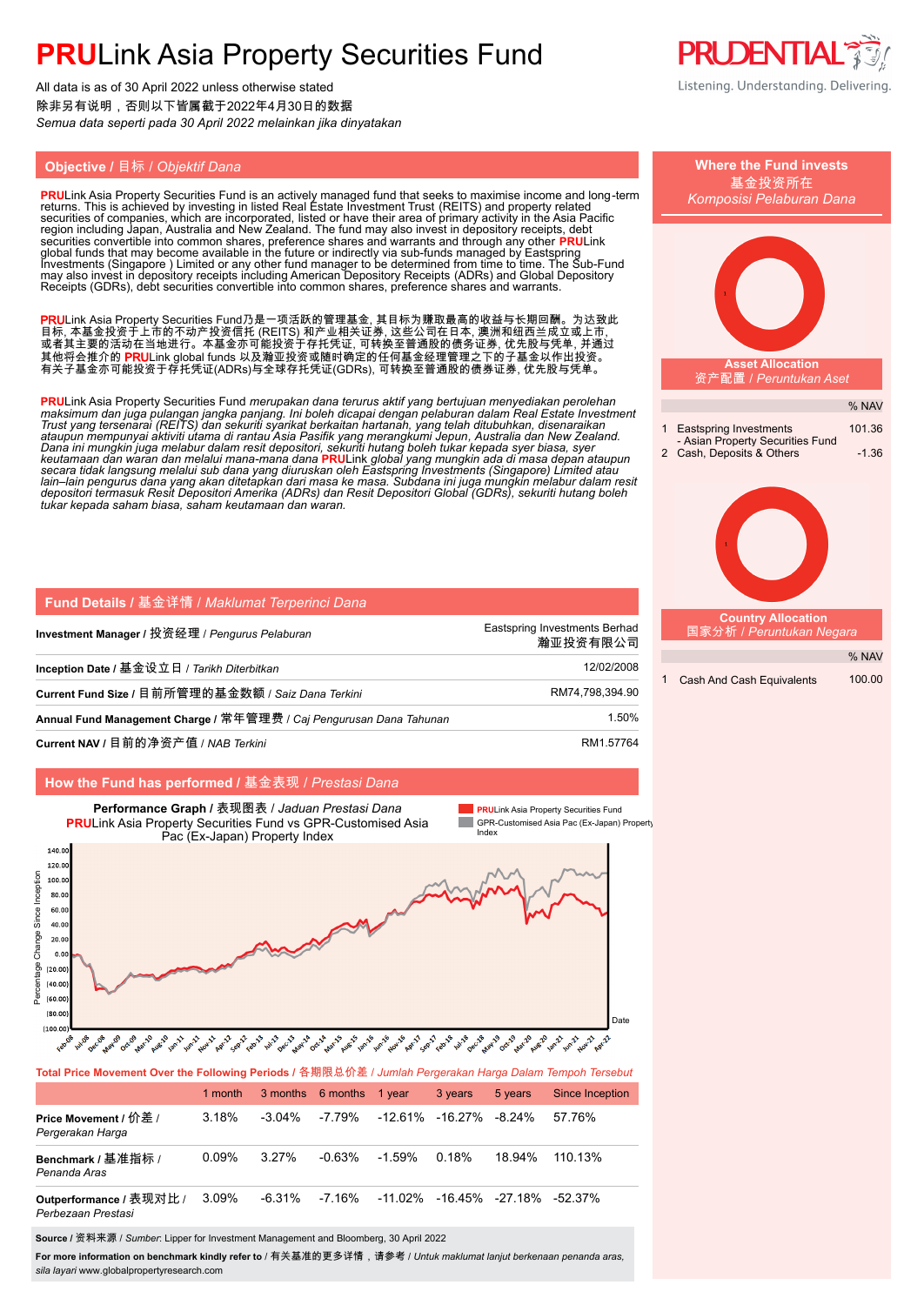## **PRULink Asia Property Securities Fund**

All data is as of 30 April 2022 unless otherwise stated 除非另有说明,否则以下皆属截于2022年4月30日的数据 *Semua data seperti pada 30 April 2022 melainkan jika dinyatakan*

#### **Monthly Update /** 每月简报 / *Peningkatan Bulanan*

#### **Market Review /** 市场回顾 */ Tinjauan Bulanan*

Global equity markets declined sharply in April, as rising inflation and the prospect of more aggressive interest rate hikes, combined with uncertainty around global growth amid the ongoing Russia-Ukraine conflict and strict COVID-19 lockdowns in China, weighed on sentiment. Asia declined, with the prospect of an expansion of lockdowns in China and the ongoing impact on economic activity of the lockdown in Shanghai, as well as the strengthening US Dollar, acting as a drag.

Asia Pacific ex-Japan markets returned -5.4% in USD terms in April. Chinese equities came under pressure over the month, with China, Hong Kong and Taiwan returning -4.1%, -5.1% and -9.8% in USD terms respectively. China's zero-COVID-19 policy and stringent lockdowns took a toll on the respective economies and supply chains, especially evident in Taiwan. Meanwhile, Hong Kong eased its strict pandemic restrictions in late April, with expectations of its economic growth to rebound from 1Q22 negative growth.

ASEAN markets were among the outperformers in April, outperforming Emerging Markets Asia, with gains led by Indonesia. Indonesia was the only country that delivered positive equity returns as it is the largest beneficiary of rising commodity prices. Separately, Malaysia's widening trade surplus of USD6.4bn in March was stronger than expected. Singapore equities pulled back after a strong 1Q22. Singapore took further steps towards the easing of COVID-19 rules and reopening borders, removing the requirement for COVID-19 tests to be done for fully vaccinated travellers. Elsewhere, India returned -1.7% for the month.

In property-related news, private residential property prices in Singapore rose 0.7% QoQ in the first quarter of 2022 according to data released by the Urban Redevelopment Authority. The slower pace of growth comes on the back of property cooling measures announced last December. The decline in Hong Kong private home prices slowed in March as the Covid-19 wave in the city stabilised and the government foreshadowed an easing of social restrictions.

全球股市于4 月份挫跌,归咎于通胀升温和升息前景更加激进,加上俄乌冲突持续上演以及中国实施更严格的抗疫措施引发环绕全球增长的不确定性打压市场情绪。亚洲走 低,主要受中国扩大封锁的前景以及上海封锁对经济活动带来的持续影响,还有美元走强拖累。

亚太除日本市场4月份以美元计下跌-5.4%。中国股市于月内承压;中国大陆、香港和台湾以美元计的回报率分别为-4.1%、-5.1%和-9.8%。中国的零新冠病毒政策和严格的封 锁措施对各自经济和供应链造成影响,其中在台湾尤为显著。与此同时,香港于4 月下旬放松了抗疫的严格限制,预计经济增长将从2022 年首季的负值复苏。

由印尼股市领涨,东盟市场4 月份表现突出,超越新兴市场亚洲。作为大宗商品价格上涨的最大受益者,印尼成为了交出正面股票回酬的唯一东盟国家。另一方面,马来西亚 。<br>3 月份贸易顺差扩大至 64 亿美元,强于预期。新加坡股市在2022 年首季表现强劲后回落。该国进一步放宽新冠疫情管控措施并重新开放边界,同时取消完全接种疫苗的旅行 者进行新冠检测的要求。在其他地方,印度于检讨月份下的回报率为-1.7%。

房地产相关新闻方面,根据市区重建局公布的数据,新加坡私人住宅物业价格于2022 年首季按季上涨 0.7%。增长放缓是因为该国去年 12 月宣布的房地产降温措施影响。香 港方面,随着新冠肺炎疫情趋于稳定,加上政府预示将放宽社交措施,激励香港私人住宅价格的跌幅于3 月份放缓。

*Pasaran ekuiti global merosot secara drastik pada bulan April apabila inflasi meningkat, prospek kenaikan kadar faedah yang agresif, bersekali sengan ketakpastian seputar pertumbuhan global di tengah-tengah konflik Rusia-Ukraine yang berterusan di samping sekatan pergerakan yang ketat di China menekan sentimen. Prestasi Asia merunduk, dengan prospek peluasan sekatan pergerakan di China dan impak yang beterusan ke atas aktiviti ekonomi ekoran sekatan pergerakan di Shanghai di samping pengukuhan Dolar AS menghambat prestasi.*

*Pasaran Asia Pasifik luar Jepun mengembalikan -5.4% dalam terma USD pada bulan April. Ekuiti China mengalami tekanan pada bulan tinjauan dengan China, Hong Kong dan Taiwan masing-masing memberikan pulangan -4.1%, -5.1% dan -9.8% dalam terma USD. Dasar sifar COVID-19 China dan sekatan pergerakan yang ketat telah menghimpit ekonomi dan rantaian bekalan masing-masing, khususnya amat ketara di Taiwan. Sementara itu, Hong Kong melonggarkan sekatan pandemik yang ketat pada penghujung April, dengan jangkaan pertumbuhan ekonominya akan pulih daripada pertumbuhan negatif 1Q22.*

*Pasaran ASEAN antara yang mencatat prestasi cemerlang pada April, mengatasi Pasaran Memuncul Asia, diterajui oleh keuntungan Indonesia. Indonesia adalah satu-satunya negara yang memberikan pulangan ekuiti yang positif kerana ia merupakan penerima manfaat terbesar berikutan kenaikan harga komoditi. Secara berasingan, lebihan dagangan Malaysia yang semakin meluas iaitu USD6.4 bilion pada Mac adalah lebih kukuh daripada jangkaan. Ekuiti Singapura berundur selepas mencatat pencapaian kukuh bagi 1Q22. Singapura mengorak langkah selanjutnya ke arah melonggarkan peraturan COVID-19 dan pembukaan semula sempadan, menghapuskan keperluan ujian COVID-19 dilakukan oleh pengembara yang sudah pun lengkap divaksin. Di tempat lain, India memberikan pulangan -1.7% di bulan tinjauan.*

*Dalam berita berkaitan hartanah, harga hartanah kediaman persendirian di Singapura meningkat 0.7% suku ke suku (QoQ) pada suku pertama 2022, sebagaimana data yang dikeluarkan oleh Pihak Berkuasa Pembangunan Semula Bandar. Kadar pertumbuhan lebih perlahan berikutan langkah penyejukan hartanah yang diumumkan Disember lalu. Penurunan harga rumah persendirian di Hong Kong memperlahan di bulan Mac apabila gelombang Covid-19 di kota tersebut stabil dan kerajaan membayangkan pelonggaran sekatan sosial.*

#### **Market Outlook /** 市场展望 */ Gambaran Bulanan*

The Fund is in the process of being liquidated.

此基金正处于清算阶段。

*Dana sedang dalam proses pembubaran.*

#### **Fund Review & Strategy /** 基金表现评论与投资策略 */ Tinjauan dan Strategi Dana*

The Fund returned 3.18% for the month, outperforming the benchmark return of 0.09% by 3.09%. Year-to-date, the Fund returned -5.98%, underperforming the benchmark return of 0.71% by 6.69%.

The Fund is in the process of being liquidated.

此基金于检讨月份下录得3.18%回酬,超越回酬为0.09%的基准3.09%。年度至今,基金的回酬是-5.98%,跑输回酬为0.71%的基准指标6.69%。

#### 此基金正处于清算阶段。

*Dana menghasilkan pulangan 3.18% di bulan ini, mengatasi pulangan penanda aras 0.09% sebanyak 3.09%. Sejak awal tahun hingga kini, Dana memulangkan -5.98%, tidak mengatasi pulangan penanda aras 0.71% sebanyak 6.69%.*

*Dana sedang dalam proses pembubaran.*